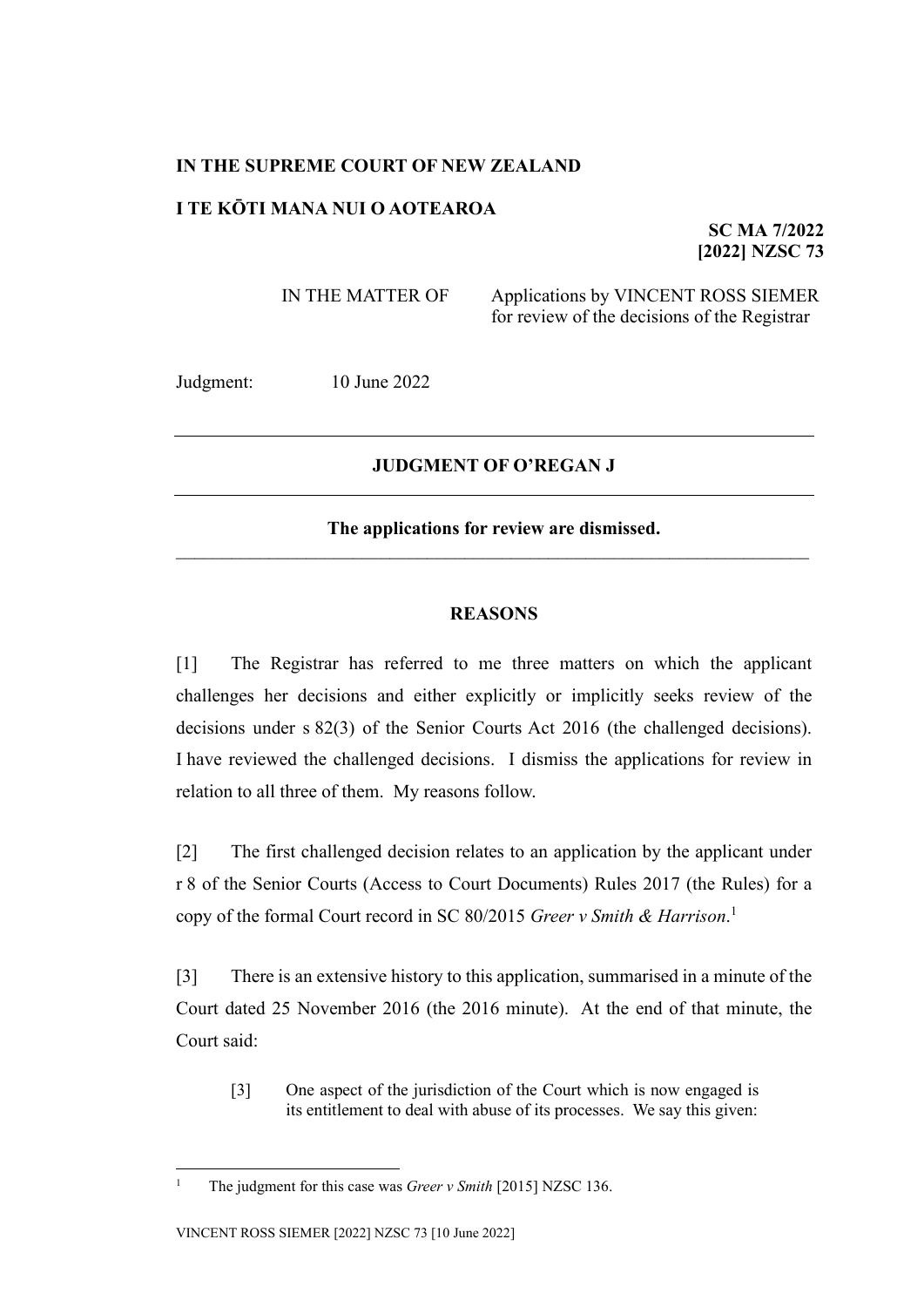- (a) the repeated in-substance challenges to the judgment of 18 December 2015 which come on top of the two unsuccessful recall applications;
- (b) the absence of any other apparent point to Mr Siemer's recent conduct; and
- (c) Mr Siemer's persistence in advancing s 28(3) arguments which have previously been rejected by us.
- [4] Accordingly, we direct the Registrar not to accept for filing any further application by Mr Siemer by way of, or relating to:
	- (a) his application for access to Mr Greer's application for leave to appeal;
	- (b) challenge, direct or indirect, to the judgments of this Court of 18 December 2015, 10 February 2016 or 10 March 2016;
	- (c) the minutes of 20 October 2015, 28 October 2016 or 9 November 2016; or
	- (d) this minute.

[4] Despite that direction, the applicant made a further application in 2019.<sup>2</sup>

[5] The application to which the first challenged decision responded was vexatious and an abuse of the Court's process. The Registrar was indulging the applicant by accepting it and responding to it, given the direction made at [4] of the 2016 minute.

[6] She provided the applicant with a link to the judgments on the file, but the applicant argued that her response was deficient because she did not provide a copy of an index with her emailed reply. The Registrar explained that the index is an index of all cases rather than any individual case, and indicated that it could be inspected during office hours. The right under r 8 of the Rules is to access (as that term is defined in the Rules) the formal court record *relating to a civil proceeding*. In this case, "index" means the entry in the index *relating to* the *Greer v Smith & Harrison* file. The information relating to that proceeding that is contained in the index is duplicated on the Courts of New Zealand website so is already publicly available. I see no error in the Registrar's decision.

<sup>2</sup> *Re Siemer* [2019] NZSC 52.